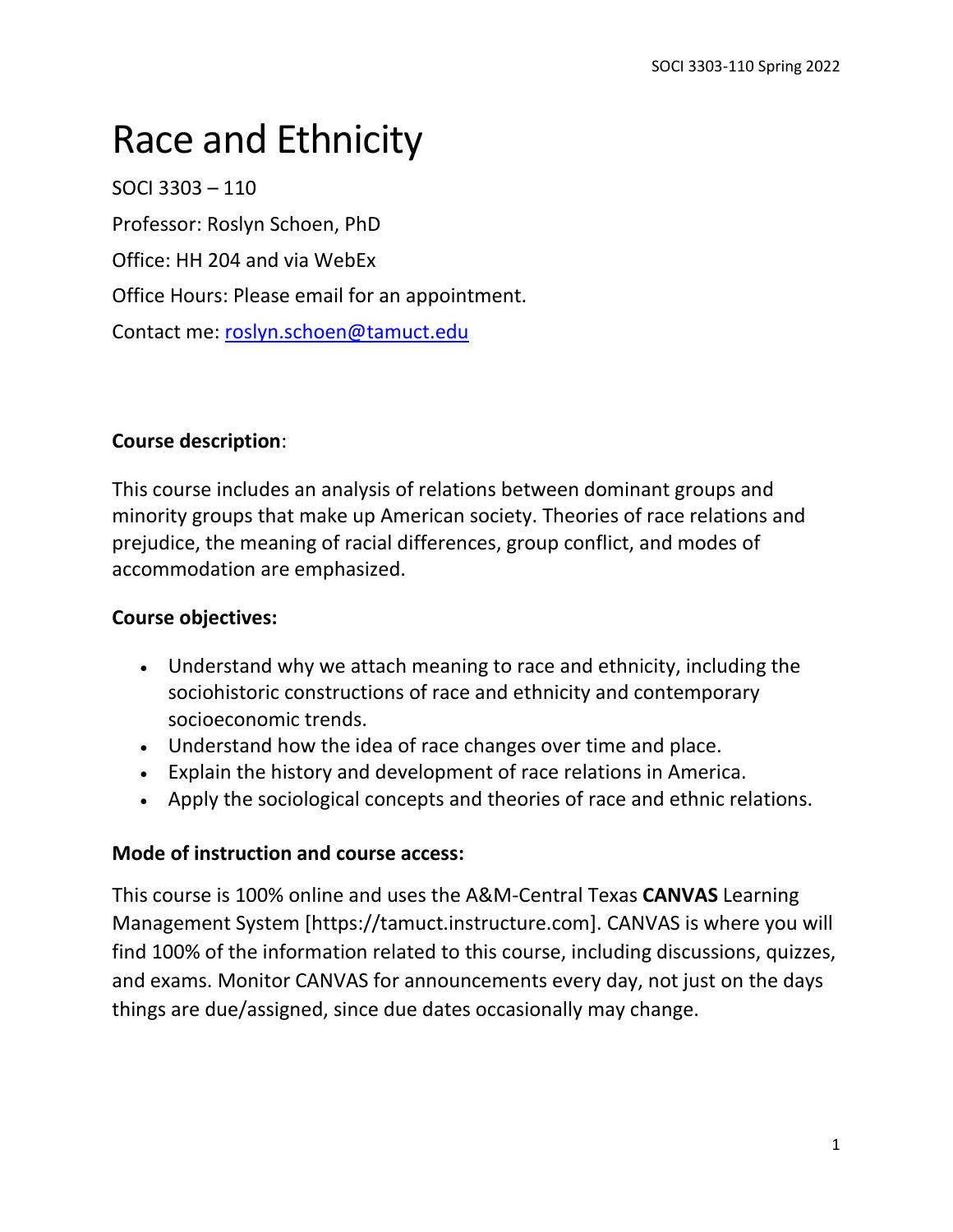### **Student-instructor interaction:**

The best way to contact me is through email (roslyn.schoen@tamuct.edu). I check email every day during the week and often on the weekends as well. I do not respond to email after 7 PM; if you email in the middle of the night, please look for my response the following day.

Please indicate which course you are in when you email me. Some of you are in multiple courses with me, so please let me know which one you are referring to in the email.

The best way to refer to your professor in email or in person is as "Professor Schoen" or "Dr. Schoen," pronounced *SHANE*.

### **Required reading materials:**

Emerson, Bratter, and Chávez 2016. *Unmaking Race and Ethnicity: A Reader*, Oxford University Press ISBN: 9780190202712

DuBois, WEB 1903. *The Souls of Black Folk.* A. C. McClurg & Co. *<-- This book is in the public domain so you should be able to find it anywhere for very little money, or for free from our library.*

Other required reading materials listed on the syllabus will be [available through](https://tamuct.libguides.com/er.php?course_id=67886)  [the course E-Reserve page.](https://tamuct.libguides.com/er.php?course_id=67886) E-Res Password: *ethnicity*

### **Course requirements:**

Below is a description of the main activities for this online course. They include (1) reading assignments, (2) participation on the course discussion board, (3) taking online quizzes, (4) two creative essays, and (5) one final exam.

You will notice that most of your grade is based on weekly work, which means it is imperative that you keep up with readings and weekly assignments. Students who ignore the weekly assignments and attempt to "catch up" later in the semester have a very difficult time passing the course.

**1. Reading assignments and other materials:** Readings for the course are listed in the schedule below. Students should complete the weekly readings before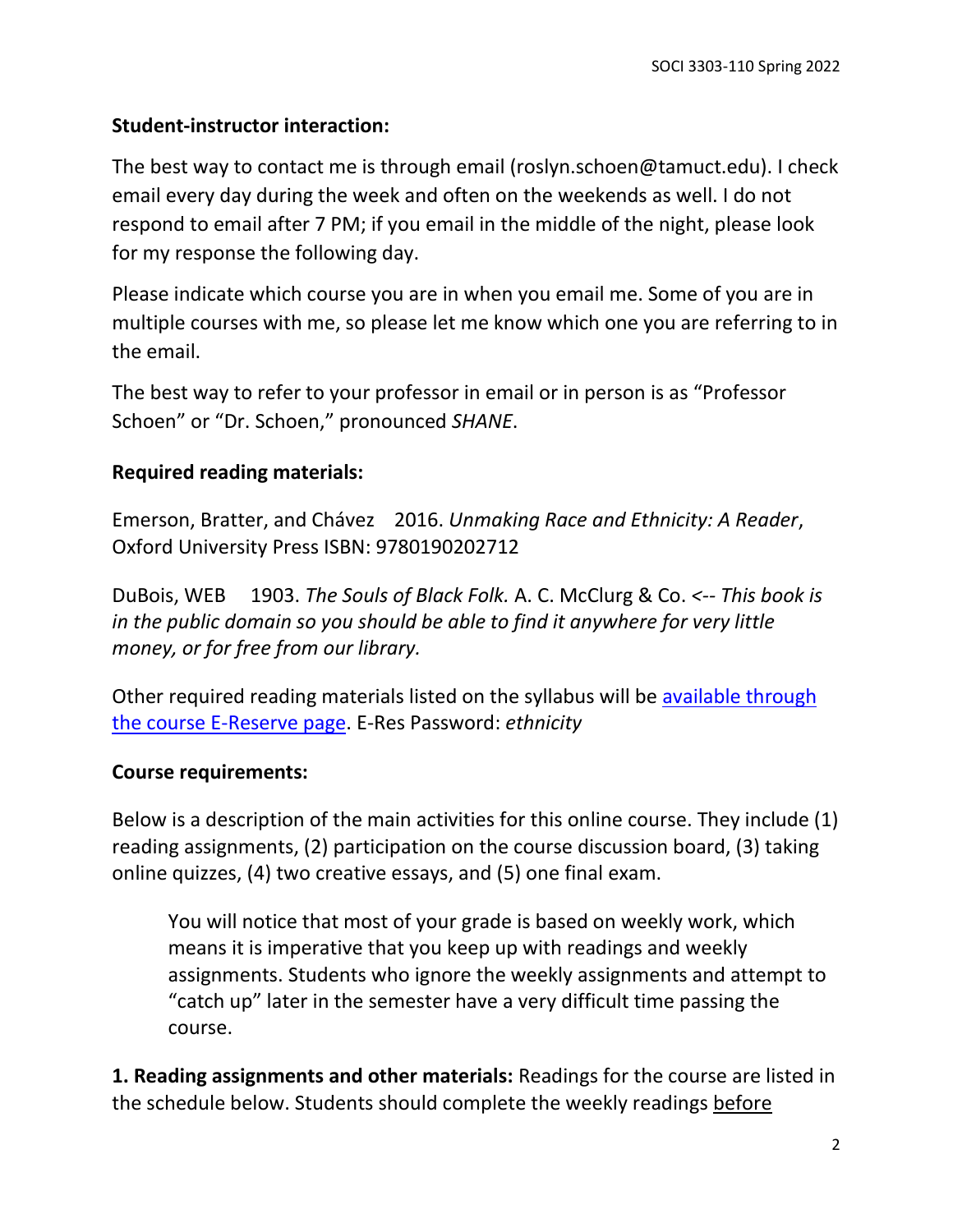attempting to complete any assignment, including discussion boards. Additional readings and films will be available online in the course E-Reserves folder or in the weekly modules. E-Reserve readings are marked on the course schedule as "eRes" readings and are just as important as the readings from your book. \*\*Our E-Reserve password is: ethnicity (all lower case)

**2. Discussion Boards:** Students will participate on our course discussion board, with graded discussion taking place during 6 of the 16 weeks this semester. Your primary/initial postings will address my weekly discussion question(s) and should be made by **midnight (11:59 PM CST) each Thursday**. Once several initial posts have been made, you will move on by reading and responding to at least two of your peers' primary posts. Response posts commenting and reflecting upon the comments of your peers should be made by **midnight (11:59 PM CST) each Sunday.** Late posts will not receive credit. Further details on discussion boards and our netiquette statement can be found on the Canvas page "instructions for discussion boards."

**3. Quizzes:** Students will take 6 quizzes at regular intervals throughout the course. Quizzes will cover the readings and other material assigned for the same week they are assigned. On weeks when you have a quiz, you should first complete the readings and take notes. Prepare and manage your time wisely; you will not be able to re-take a quiz, nor can you re-open a quiz once you have started it. Quizzes will be **available from Wednesday afternoon until Sunday at 11:59 PM CST.** The Sunday night deadline is final.

**4. Dialog:** Students will submit one dialog essay that allow you to apply what you are learning in writing. Essay 1 will be a dialogue between WEB DuBois and Jose Rizal. Dr. Schoen is willing to look at drafts or excerpts ahead of the deadline if you email her with specific questions and/or concerns. Detailed instructions for each essay will be posted to Canvas.

**5. Final Exam:** There will be one comprehensive final exam that covers readings, discussion boards, and any other supplemental material we engaged with during the semester. The format will be a combination of closed choice and essay questions. This exam will be available for three days. You will only be able to open and take the final exam one time. If you have technical problems during an exam, please email me immediately so I can try to resolve the problem. The comprehensive final exam is worth 100 points.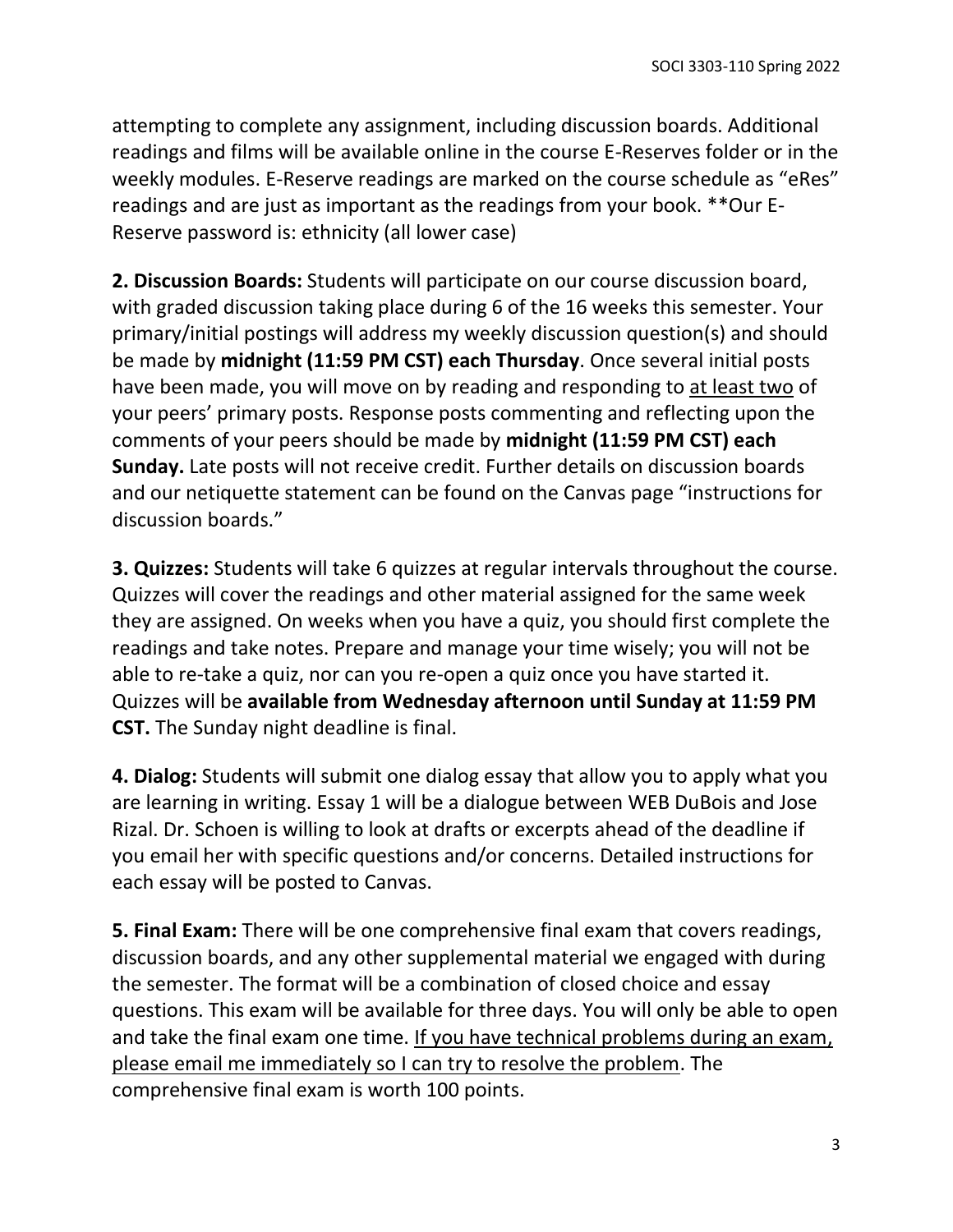| <b>Deliverable</b>              | <b>Points</b> |
|---------------------------------|---------------|
| Discussion board                |               |
| participation                   | 120           |
| $(6 \oslash 20 \text{ points})$ |               |
| Quizzes                         |               |
|                                 | 180           |
| $(6 \oslash 30 \text{ pts})$    |               |
| DuBois and Rizal dialog         | 100           |
|                                 | 100           |
| Final exam                      |               |
| Total:                          | 500           |

| Points       | Percent       | Grade |
|--------------|---------------|-------|
| 450-500      | $-100%$<br>90 | А     |
| 400-449      | 80<br>$-89%$  | В     |
| 350-399      | $70 - 79%$    | C.    |
| 300-349      | $60 - 69%$    | I)    |
| 299 or below | $-59%$        |       |

# **Posting of Grades:**

- All student grades will be posted using the Canvas grade book and students should monitor their grade status through this tool.
- Students should always refer to the syllabus for total points and points possible. The Canvas gradebook tool may misinform students from time to time.
- Grades will usually be posted within 7-10 days of due dates. I will update you via course announcements if an assignment will take longer than 10 days to grade.

# **TECHNOLOGY REQUIREMENTS AND SUPPORT**

This course will use the A&M-Central Texas Instructure Canvas learning management system. **We strongly recommend the latest versions of Chrome or Firefox browsers. Canvas no longer supports any version of Internet Explorer.**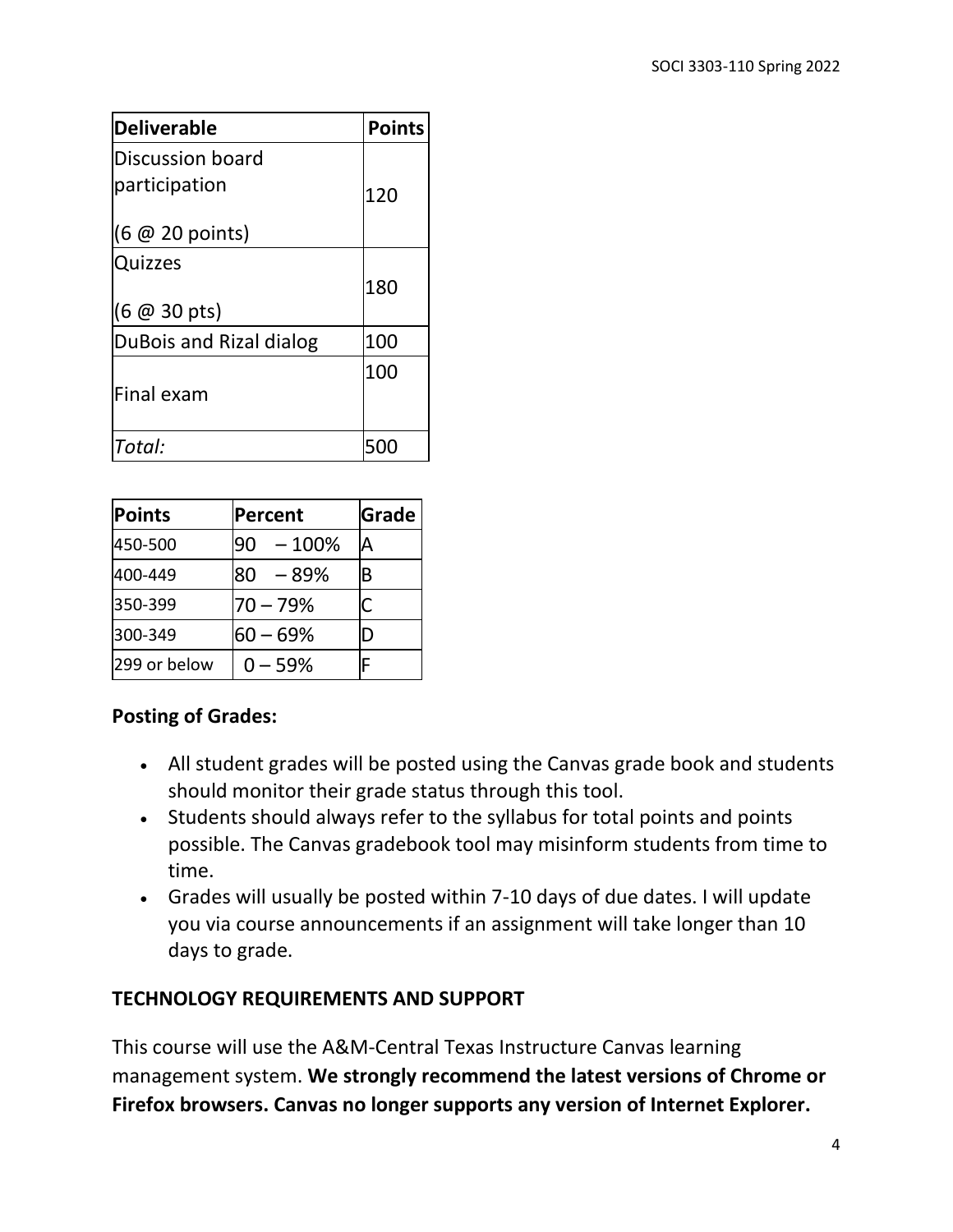Logon to A&M-Central Texas Canva

s [https://tamuct.instructure.com/] or access Canvas through the TAMUCT Online link in myCT [https://tamuct.onecampus.com/]. You will log in through our Microsoft portal.

Username: Your MyCT email address. Password: Your MyCT password

# **Canvas Support**

Use the Canvas Help link, located at the bottom of the left-hand menu, for issues with Canvas. You can select "Chat with Canvas Support," submit a support request through "Report a Problem," or call the Canvas support line: 1-844-757- 0953.

For issues related to course content and requirements, contact your instructor.

# **Online Proctored Testing**

A&M-Central Texas uses Proctorio for online identity verification and proctored testing. This service is provided at no direct cost to students. If the course requires identity verification or proctored testing, the technology requirements are: Any computer meeting the minimum computing requirements, plus web camera, speaker, and microphone (or headset). Proctorio also requires the Chrome web browser with their custom plug in.

# **Other Technology Support**

For log-in problems, students should contact Help Desk Central, 24 hours a day, 7 days a week

Email: [helpdesk@tamu.edu](mailto:helpdesk@tamu.edu) Phone: (254) 519-5466 [Web Chat:](http://hdc.tamu.edu/) [http://hdc.tamu.edu] *Please let the support technician know you are an A&M-Central Texas student.*

*Please let the support technician know you are an A&M-Central Texas student.*

*Technology issues are not an excuse for missing a course requirement – make sure your computer is configured correctly and address issues well in advance of deadlines.*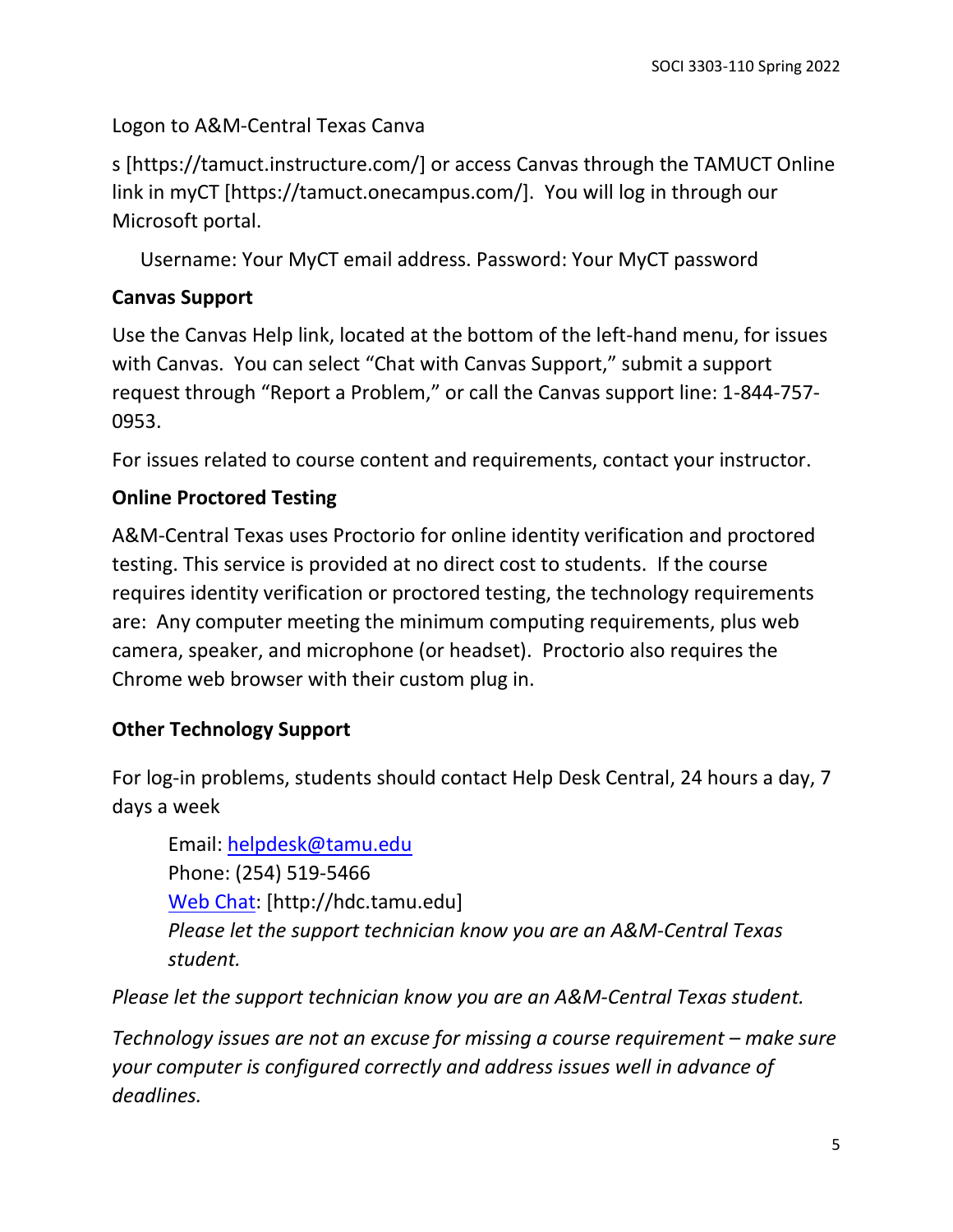# **COURSE SCHEDULE**

Numbered chapters are from your course reader, *Unmaking Race and Ethnicity*. Most readings not in your book are indicated with "eRes." These reading assignments are available on the course E-Reserves (eRes) page on the TAMUCT library web site. Our eRes password: ethnicity

# **Week 1. January 18-23**

| <b>Topics</b>                                   | Read                                                                                                                             | Complete |
|-------------------------------------------------|----------------------------------------------------------------------------------------------------------------------------------|----------|
| 1. Course<br>orientation                        | <b>Syllabus</b>                                                                                                                  |          |
| $\vert$ 2. What is re?<br>What is<br>ethnicity? | Unit 1 intro: What is Race? What is Ethnicity?<br>What is the Difference? Chukbray and Bratter $\vert$ discussion<br>$(pg. 2-3)$ | Week 1   |
|                                                 | 1. Constructing Ethnicity, Joane Nagel                                                                                           |          |

# **Week 2. January 24-30**

| <b>Topics</b>                                     | Read                                                      | Complete                               |
|---------------------------------------------------|-----------------------------------------------------------|----------------------------------------|
|                                                   | eRes: The Myth of Race, Augustin Fuentes                  | <b>Watch film:</b>                     |
| More answers to<br>the question:<br>What is Race? | 5. Racial Formation in the United States, Omi<br>& Winant | $\vert$ Brazil – A Racial<br>Paradise? |
|                                                   |                                                           | Quiz 1                                 |

# **Week 3. January 31 - February 6**

| <b>Topics</b> | Read                                                                                  | Complete     |
|---------------|---------------------------------------------------------------------------------------|--------------|
|               | 2. The Racialization of Kurdish Identity in<br>Turkey, Murat Ergin                    |              |
| Racialization | 3. Who Counts as "Them?" Michele Lamont                                               | Discussion 2 |
|               | 8. Policing and Racialization of Rural Migrant<br>Workers in Chinese Cities, Dong Han |              |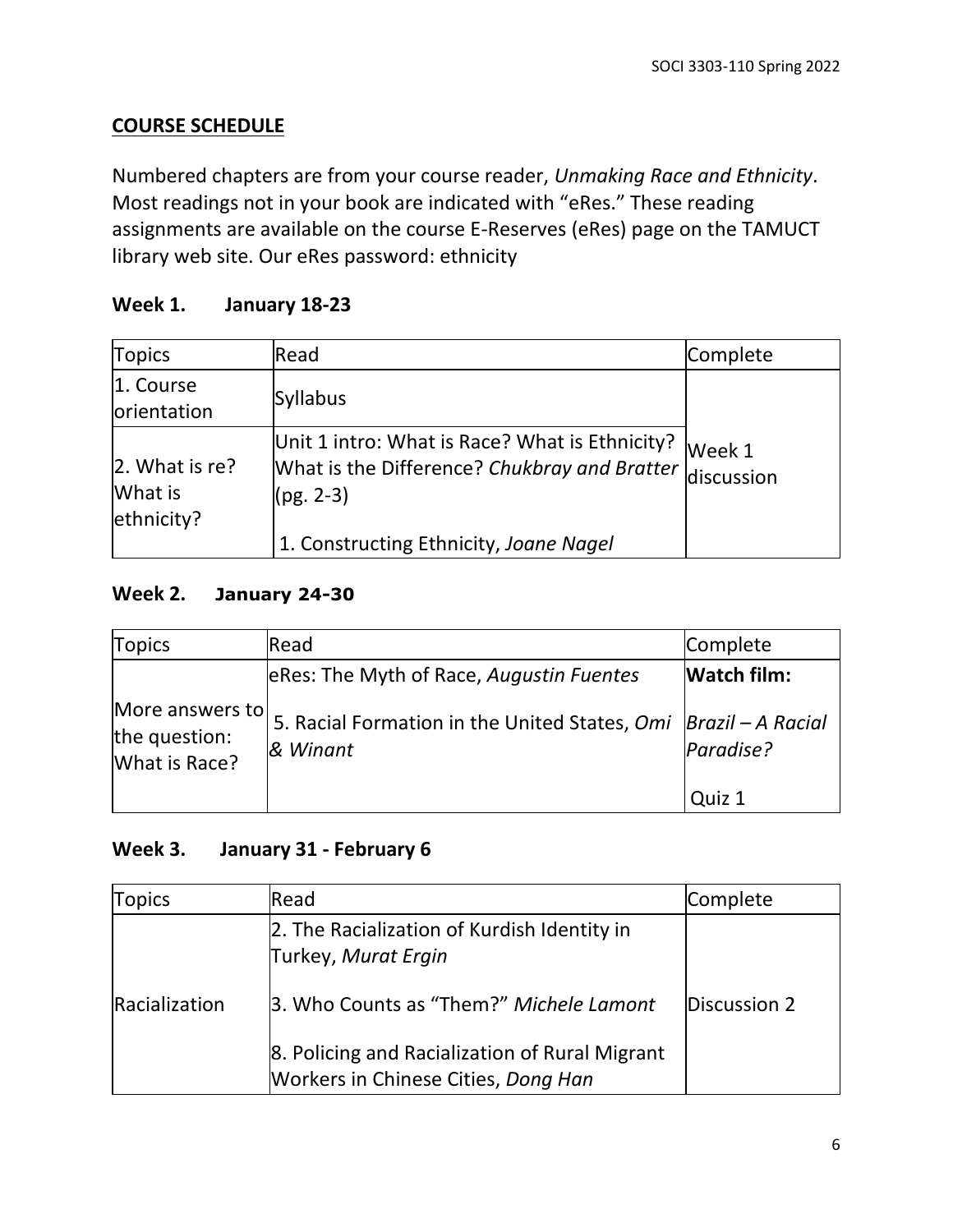# **Week 4. February 7-13**

| <b>Topics</b> | Read                                                                         | Complete |
|---------------|------------------------------------------------------------------------------|----------|
| here?         | Intro to Origins of Race and Ethnicity, Garcia<br>and Emerson (pgs. 144-145) |          |
|               | 14. Antecedents of the Racial Worldview,<br>How did we get Smedley & Smedley | Quiz 2   |
|               | 15. Building the Racist Foundation, Joe Feagin                               |          |
|               | 16. The Racialization of the Globe, Frank<br>Dikotter                        |          |

# **Week 5. February 14-20**

| <b>Topics</b>                | Read                                                                                                                                                                                       | Complete                                   |
|------------------------------|--------------------------------------------------------------------------------------------------------------------------------------------------------------------------------------------|--------------------------------------------|
| Migration and<br>Immigration | 4. Mexican Immigrant Replenishment and the<br>Continuing Significance of Ethnicity and Race, Watch film:<br>Tomás Jiménez<br>17. Excerpt from Becoming Mexican American,<br>George Sánchez | <b>Waking Dream</b><br>$(53 \text{ mins})$ |
|                              | 18. Migration to Europe since 1945: Its History Discussion 3<br>and Its Lessons, Randall Hansen                                                                                            |                                            |

# **Week 6. February 21-27**

| Topics            | Read                                                                                       | Complete       |
|-------------------|--------------------------------------------------------------------------------------------|----------------|
| <b>WEB DuBois</b> | The Souls of Black Folk (2007 [1903]) – library  Begin working<br>has this in eBook format | $ $ on essay 1 |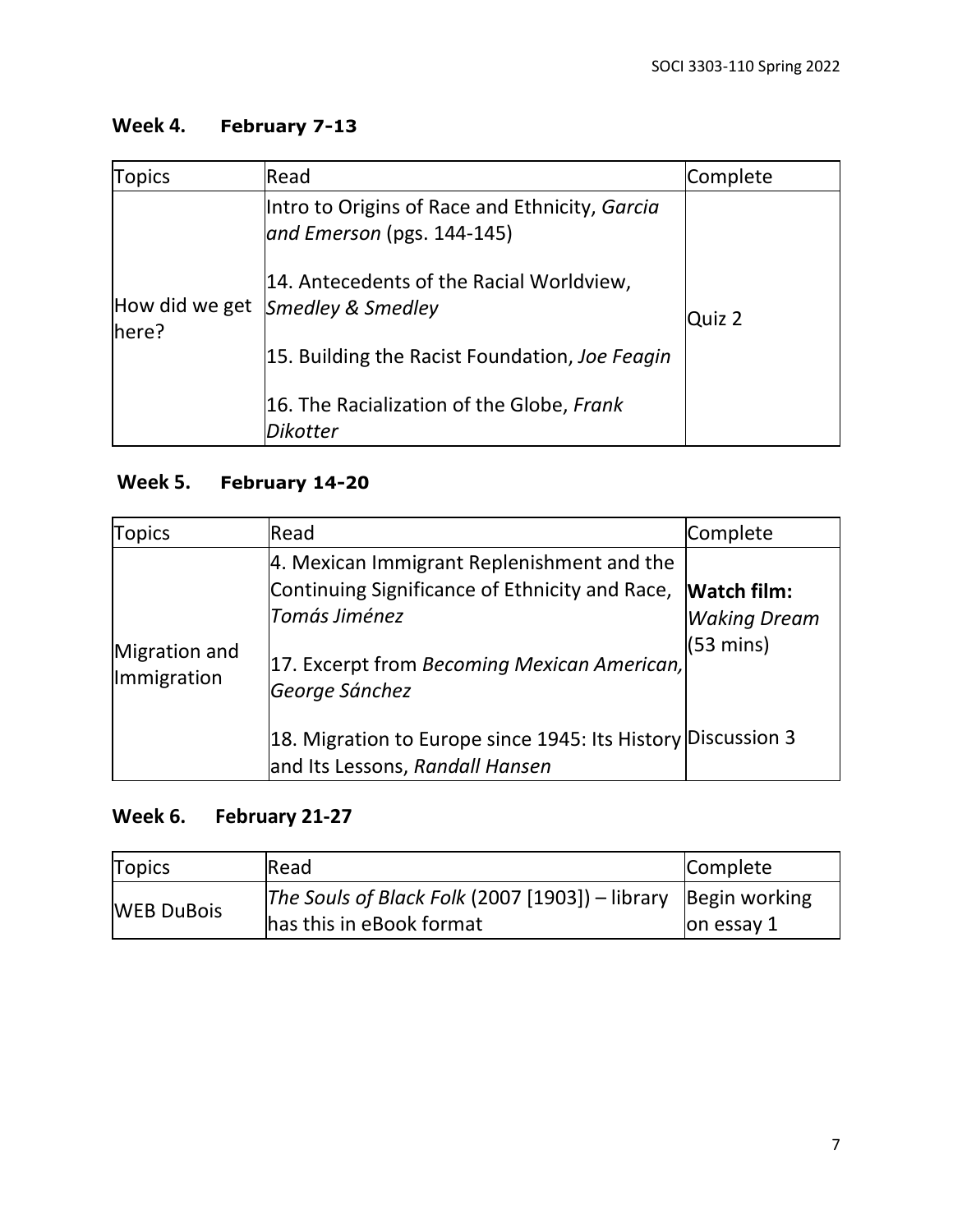# **Week 7. February 28 – March 6**

| <b>Topics</b>                                    | Read                                                                                                                 | Complete  |
|--------------------------------------------------|----------------------------------------------------------------------------------------------------------------------|-----------|
|                                                  | eRes: The First Filipino, in The Spectre of<br>Comparisons, Benedict Anderson                                        |           |
| Comparative<br>Perspectives:<br>DuBois and Rizal | eRes: At the University of Santo Thomas, Pp. 44-<br>53 in: Jose Rizal's Life, Works, and Writings,<br>Gregorio Zaide | Essay due |
|                                                  | eRes: Rizal in America, 1888. Pp. 112-117 in: Jose<br>Rizal's Life, Works, and Writings, Gregorio Zaide              |           |

### **Week 8. March 7-13**

| <b>Topics</b>                    | Read                                                              | Complete |
|----------------------------------|-------------------------------------------------------------------|----------|
|                                  | 7. From Traditional to Liberal Racism, Zamudio and<br><b>Rios</b> |          |
| What do we<br>mean by<br>Racism? | 10. What is Racial Domination? Desmond and<br>Emirbayer           | Quiz 3   |
|                                  | 11. Discursive Colorlines at Work, Embrick and<br><b>Henricks</b> |          |

# **SPRING BREAK – NO CLASSES March 14-18**

### **Week 9. March 21-27**

| <b>Topics</b>              | Read                                                                                                                                                                                   | Complete                                                |
|----------------------------|----------------------------------------------------------------------------------------------------------------------------------------------------------------------------------------|---------------------------------------------------------|
| What is<br>discrimination? | 29. Wealth in the Extended Family: An American<br>Dilemma, by Ngina S. Chiteji<br>30. The Complexities and Processes of Racial<br>Housing Discrimination, by Roscigno, Karafin, Tester | <b>Watch film:</b><br><b>Against All</b><br><b>Odds</b> |
|                            | eRes: Kristen v Aisha; Brad v. Rasheed: What's in a<br>Name and How It Affects Getting a Job, Amy<br><b>Braverman</b>                                                                  | Discussion 4                                            |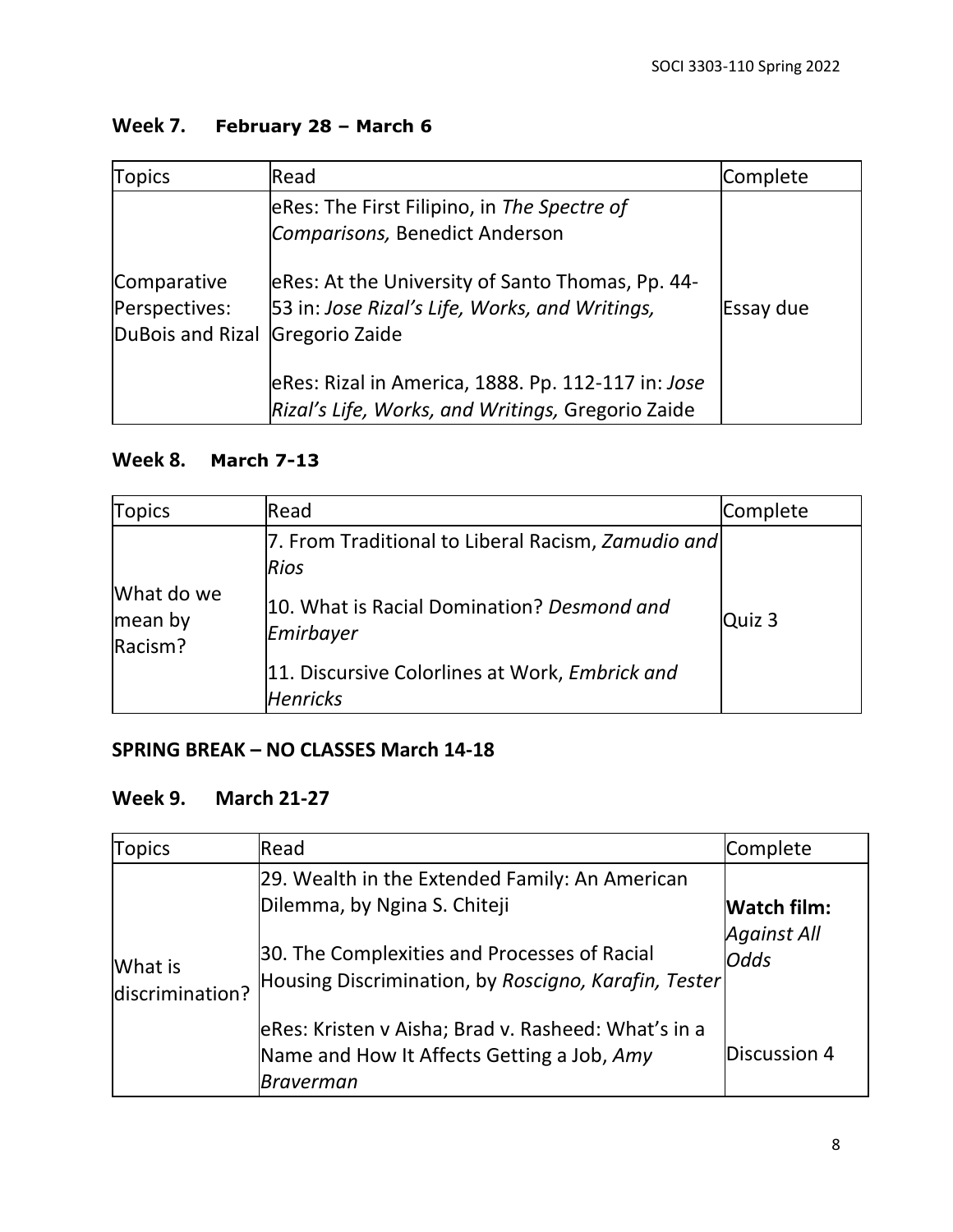# **Week 10. March 28 – April 3**

| <b>Topics</b>                             | Read                                                                                         | Complete     |
|-------------------------------------------|----------------------------------------------------------------------------------------------|--------------|
|                                           | eRes - Race, Class, and Gender as Categories of<br>Analysis and Connection, Pat Hill Collins |              |
| Race, Gender,<br>and<br>Intersectionality | Online: Ain't I a Woman? Sojourner Truth                                                     | Discussion 5 |
|                                           | eRes – Racializing the Glass Escalator, Adia<br>Wingfield                                    |              |

# **Week 11. April 4-10**

| <b>Topics</b>                          | Read                                                                                                                                                                                                                                                                    | Complete |
|----------------------------------------|-------------------------------------------------------------------------------------------------------------------------------------------------------------------------------------------------------------------------------------------------------------------------|----------|
| <b>Criminal</b><br>Justice and<br>Race | 33. Racialized Mass Incarceration, Bobo and<br>Thompson<br>eRes: Broke on Purpose, Introduction (pg. 1-16)<br>in Chokehold: Policing Black Men, Paul Butler<br>eRes: Excerpt from The New Jim Crow, Michelle<br>Alexander<br>eRes: The Mark of a Criminal Record, Devah | Quiz 4   |
|                                        | Pager                                                                                                                                                                                                                                                                   |          |

# **Week 12. April 11-17**

| <b>Topics</b>                      | Read                                                                         | Complete |
|------------------------------------|------------------------------------------------------------------------------|----------|
|                                    | 31. Racial Segregation and the Black/White<br>Achievement Gap, Condron et al |          |
| The Uneven<br><b>Playing Field</b> | 32. Differential Vulnerabilities, Robert Bullard                             | Quiz 5   |
|                                    | 41. Undocumented and Citizen Students Unite,<br>Laura Enriquez               |          |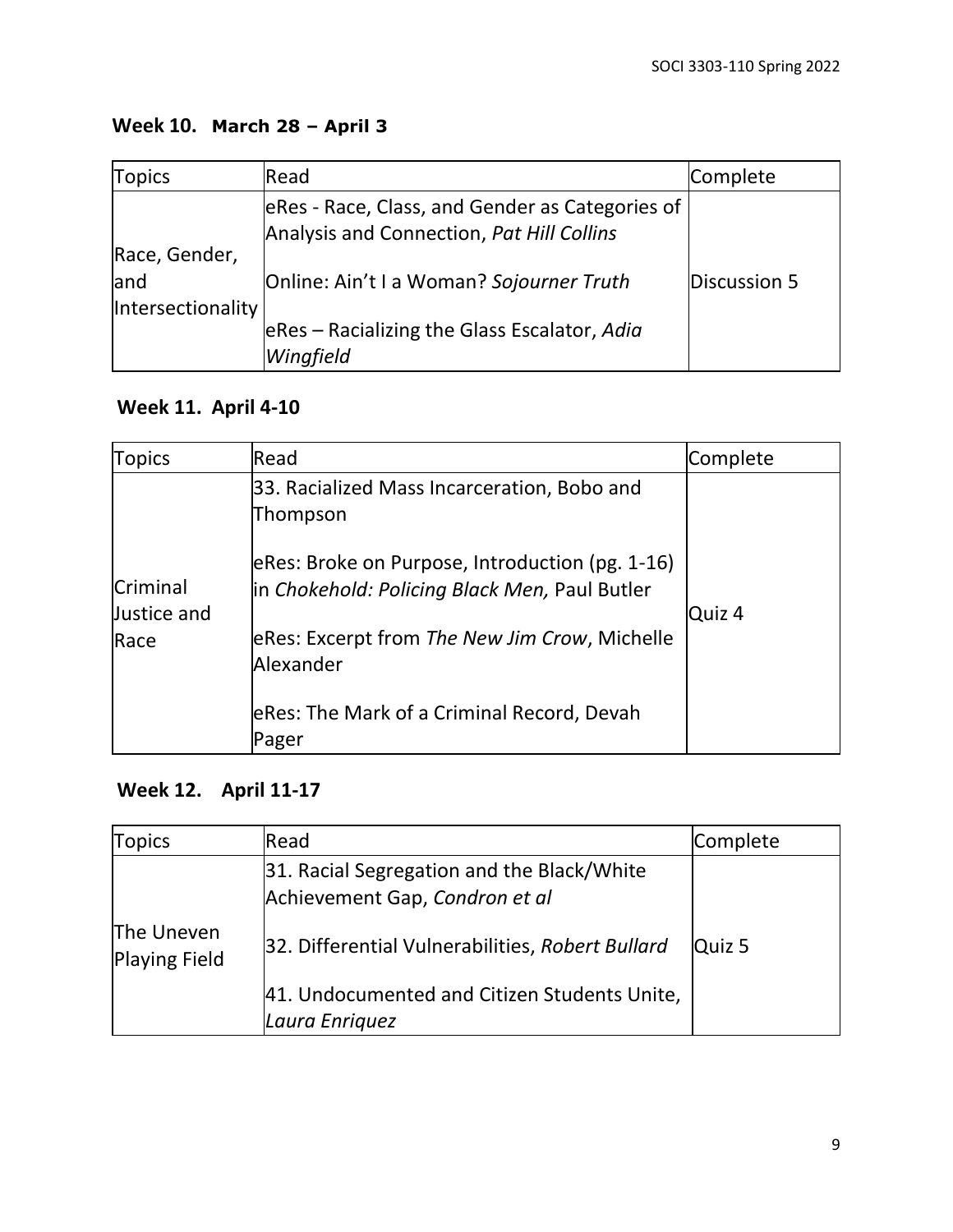# **Week 13. April 18-24**

| <b>Topics</b>               | Read                                                                                                                                                                                                                                                | Complete                                                                                   |
|-----------------------------|-----------------------------------------------------------------------------------------------------------------------------------------------------------------------------------------------------------------------------------------------------|--------------------------------------------------------------------------------------------|
| Race and<br>Popular Culture | eRes: Racism and Popular Culture, Danielle<br>Dirks and Jennifer Mueller<br>eRes: Names, Logos, Mascots, and Flags: The<br>Contradictory Uses of Sports Symbols, Stanley<br>lEitzen<br>eRes: The War on Drugs that Wasn't,<br>Netherland and Hansen | Watch film:<br>Racial<br>Stereotypes in<br>the Media (42<br>$ mins\rangle$<br>Discussion 6 |

# **Week 14. April 25 – May 1**

| <b>Topics</b>                                | Read                                                                          | Complete |
|----------------------------------------------|-------------------------------------------------------------------------------|----------|
|                                              | 35. Toward a Truly Multiracial Democracy, Joe<br>Feagin                       |          |
| Altering<br>Individuals and<br>Relationships | 36. Destabilizing the American Racial Order,<br>Hochschild, Weaver, and Burch | Quiz 6   |
|                                              | 38. What Can Be Done? Van Ausdale and<br>Feagin                               |          |

# **Week 15. May 2-8**

| <b>Topics</b>          | Read                                                                                          | Complete                 |
|------------------------|-----------------------------------------------------------------------------------------------|--------------------------|
|                        | 39. The Multiple Dimensions of Racial Mixture<br>in Rio de Janeiro, Brazil, da Silva and Reis |                          |
| Altering<br>Structures | 40. The Case for Reparations, Ta-Nehisi Coates                                                | Study for final<br>lexam |
|                        | 42. Racial Solutions for a New Society,<br><b>Emerson and Yancey</b>                          |                          |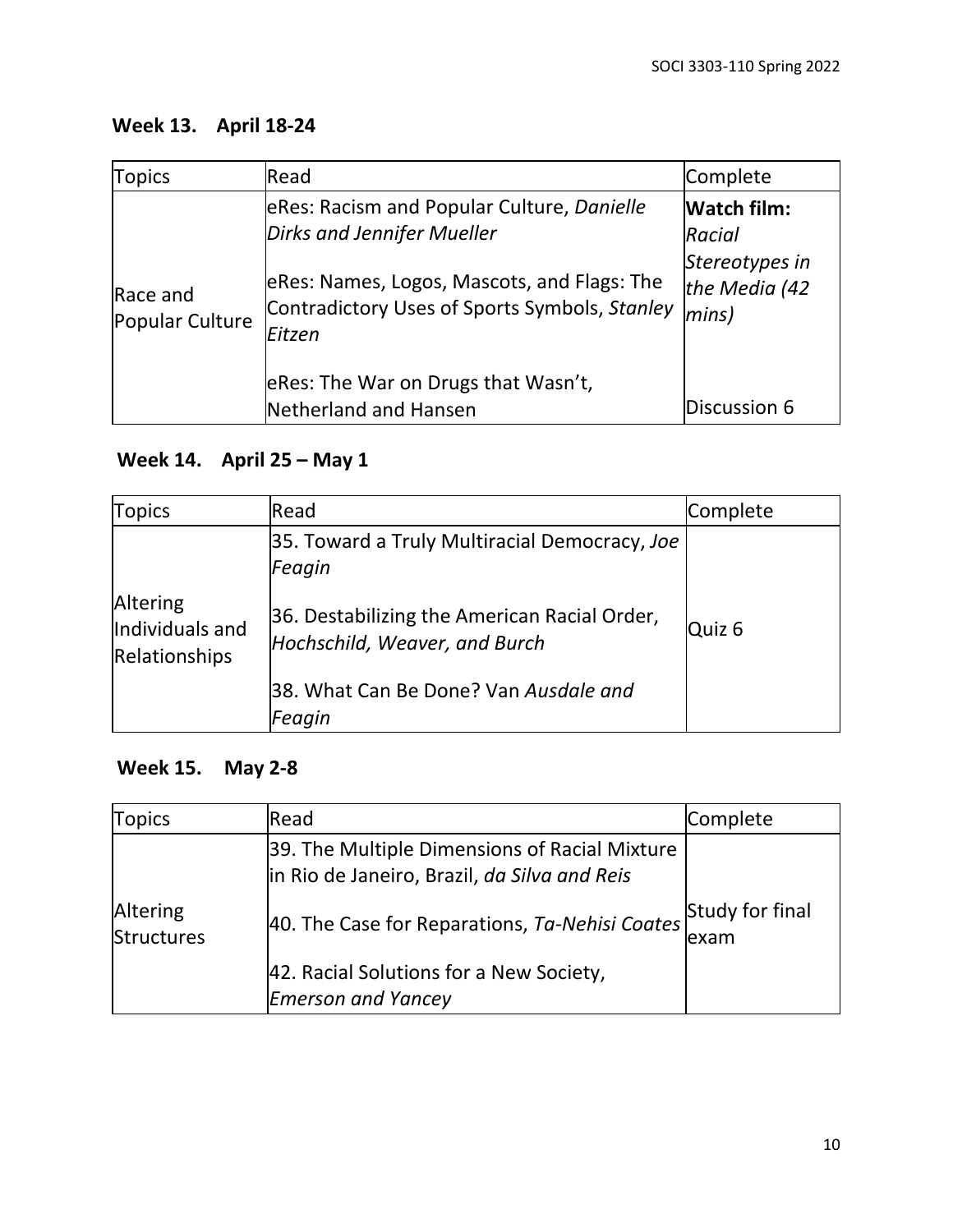| Topics                    | Read                                                                                                | Complete                                            |
|---------------------------|-----------------------------------------------------------------------------------------------------|-----------------------------------------------------|
|                           | No new readings.                                                                                    |                                                     |
| Final Exam<br><b>Week</b> | Final exam will open at 8 AM on Monday the<br>g <sup>th</sup> .                                     | <b>FINAL EXAM</b><br>CLOSES @ 11:59<br><b>PM</b> on |
|                           | You must complete the exam once you open<br>it. You cannot re-take the exam after you<br>submit it. | Wednesday.                                          |

# **Week 16. \*The final exam closes on May 11 th .\***

### **COURSE POLICIES**

#### **Make-up and late policies**

This is a 100% online course. You are responsible for managing your time to make sure you complete all assignments on time. \*\***There are no make-ups for discussion posts or quizzes.**\*\* In the event that a student experiences a documented illness, injury, or other emergency that causes them to miss a discussion board or quiz, the student should contact the instructor right away to make alternate arrangements.

A student may only make up **the final exam** if there is illness, injury, or another *documented* excuse. If a student misses an exam due to illness, injury, something out of their control they must 1. Provide documentation (doctor's note, police report, etc.), 2. Notify Dr. Schoen as soon as possible of intent to take a make-up exam, and 3. Prepare to take the make-up exam within 1 week of the excused absence. Students who miss an exam with no excused absence will receive a zero for that exam. If the student foresees that s/he will be unable to complete the course, then s/he should drop the course or accept the posted grade.

### **Plagiarism policy**

Plagiarism on any assignment (discussion boards, quizzes, journals, etc) will not be tolerated. Students are responsible for understanding what constitutes plagiarism. If you are confused, please ask me.

If an assignment is found to be plagiarized, the student will receive a zero for that assignment and a referral to Student Affairs.

If the plagiarism is egregious, the student will receive an F for the course. See also: section below on Academic Integrity.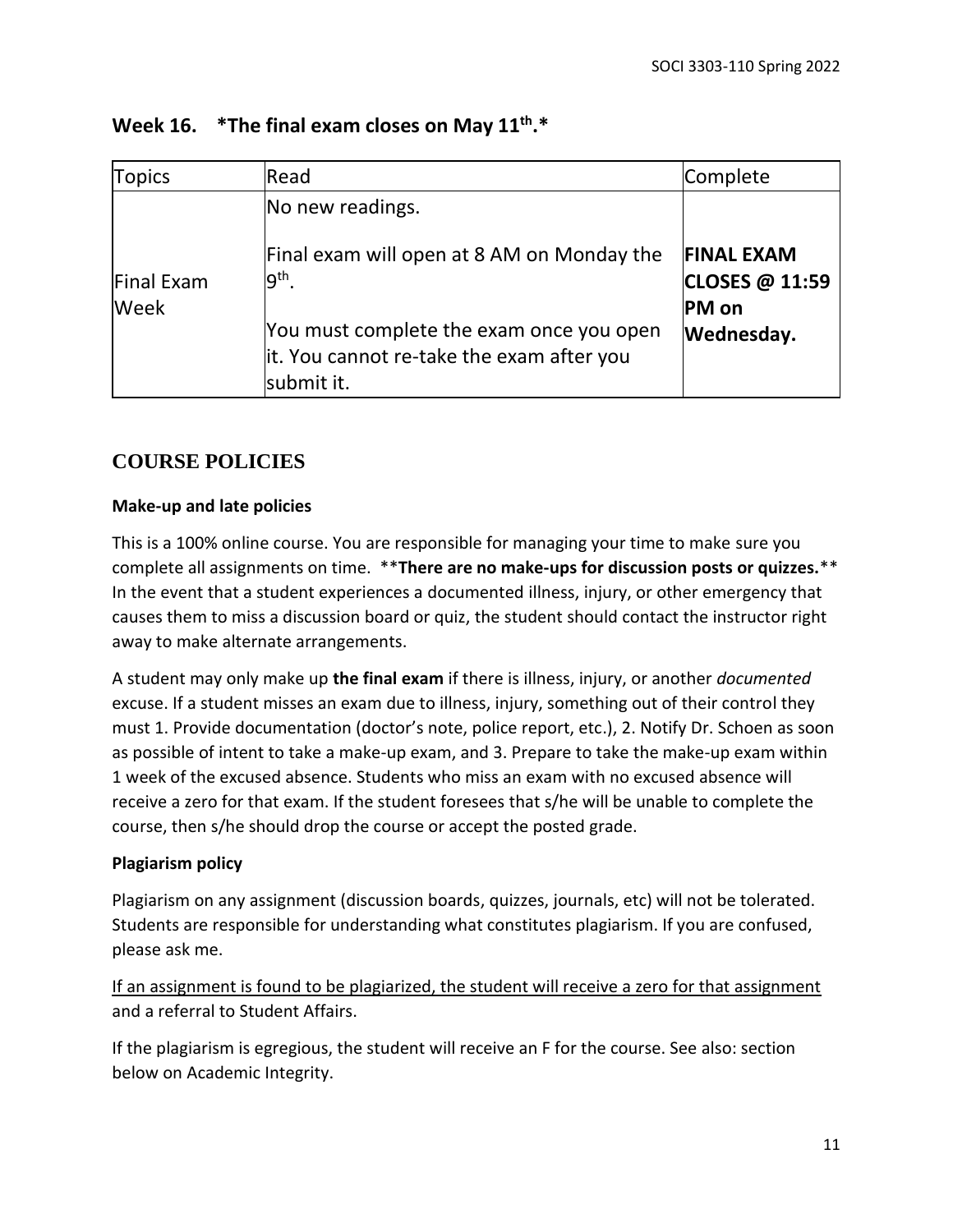### **UNIVERSITY RESOURCES, PROCEDURES, AND GUIDELINES**

#### **Drop Policy**

If you discover that you need to drop this class, you must complete the [Drop Request](https://dynamicforms.ngwebsolutions.com/casAuthentication.ashx?InstID=eaed95b9-f2be-45f3-a37d-46928168bc10&targetUrl=https%3A%2F%2Fdynamicforms.ngwebsolutions.com%2FSubmit%2FForm%2FStart%2F53b8369e-0502-4f36-be43-f02a4202f612) Dynamic Form through Warrior Web.

[https://dynamicforms.ngwebsolutions.com/casAuthentication.ashx?InstID=eaed95b9-f2be-45f3-a37d-

46928168bc10&targetUrl=https%3A%2F%2Fdynamicforms.ngwebsolutions.com%2FSubmit%2F Form%2FStart%2F53b8369e-0502-4f36-be43-f02a4202f612].

Faculty cannot drop students; this is always the responsibility of the student. The Registrar's Office will provide a deadline on the Academic Calendar for which the form must be completed. Once you submit the completed form to the Registrar's Office, you must go into Warrior Web and confirm that you are no longer enrolled. If you still show as enrolled, FOLLOW-UP with the Registrar's Office immediately. You are to attend class until the procedure is complete to avoid penalty for absence. Should you miss the drop deadline or fail to follow the procedure, you will receive an F in the course, which may affect your financial aid and/or VA educational benefits.

#### **Academic Integrity**

Texas A&M University-Central Texas values the integrity of the academic enterprise and strives for the highest standards of academic conduct. A&M-Central Texas expects its students, faculty, and staff to support the adherence to high standards of personal and scholarly conduct to preserve the honor and integrity of the creative community. Any deviation by students from this expectation may result in a failing grade for the assignment and potentially a failing grade for the course. All academic misconduct concerns will be referred to the Office of Student Conduct. When in doubt on collaboration, citation, or any issue, please contact your instructor before taking a course of action.

For more [information](https://nam04.safelinks.protection.outlook.com/?url=https%3A%2F%2Fwww.tamuct.edu%2Fstudent-affairs%2Fstudent-conduct.html&data=04%7C01%7Clisa.bunkowski%40tamuct.edu%7Ccfb6e486f24745f53e1a08d910055cb2%7C9eed4e3000f744849ff193ad8005acec%7C0%7C0%7C637558437485252160%7CUnknown%7CTWFpbGZsb3d8eyJWIjoiMC4wLjAwMDAiLCJQIjoiV2luMzIiLCJBTiI6Ik1haWwiLCJXVCI6Mn0%3D%7C1000&sdata=yjftDEVHvLX%2FhM%2FcFU0B99krV1RgEWR%2BJ%2BhvtoR6TYk%3D&reserved=0) regarding the Student Conduct process, [https://www.tamuct.edu/student-affairs/student-conduct.html].

If you know of potential honor violations by other students, you may [submit](https://nam04.safelinks.protection.outlook.com/?url=https%3A%2F%2Fcm.maxient.com%2Freportingform.php%3FTAMUCentralTexas%26layout_id%3D0&data=04%7C01%7Clisa.bunkowski%40tamuct.edu%7Ccfb6e486f24745f53e1a08d910055cb2%7C9eed4e3000f744849ff193ad8005acec%7C0%7C0%7C637558437485262157%7CUnknown%7CTWFpbGZsb3d8eyJWIjoiMC4wLjAwMDAiLCJQIjoiV2luMzIiLCJBTiI6Ik1haWwiLCJXVCI6Mn0%3D%7C1000&sdata=CXGkOa6uPDPX1IMZ87z3aZDq2n91xfHKu4MMS43Ejjk%3D&reserved=0) a report, [https://cm.maxient.com/reportingform.php?TAMUCentralTexas&layout\_id=0].

### **Academic Accommodations**

At Texas A&M University-Central Texas, we value an inclusive learning environment where every student has an equal chance to succeed and has the right to a barrier-free education. The Warrior Center for Student Success, Equity and Inclusion is responsible for ensuring that students with a disability receive equal access to the university's programs, services and activities. If you believe you have a disability requiring reasonable accommodations, please contact the Office of Access and Inclusion, WH-212; or call (254) 501-5836. Any information you provide is private and confidential and will be treated as such.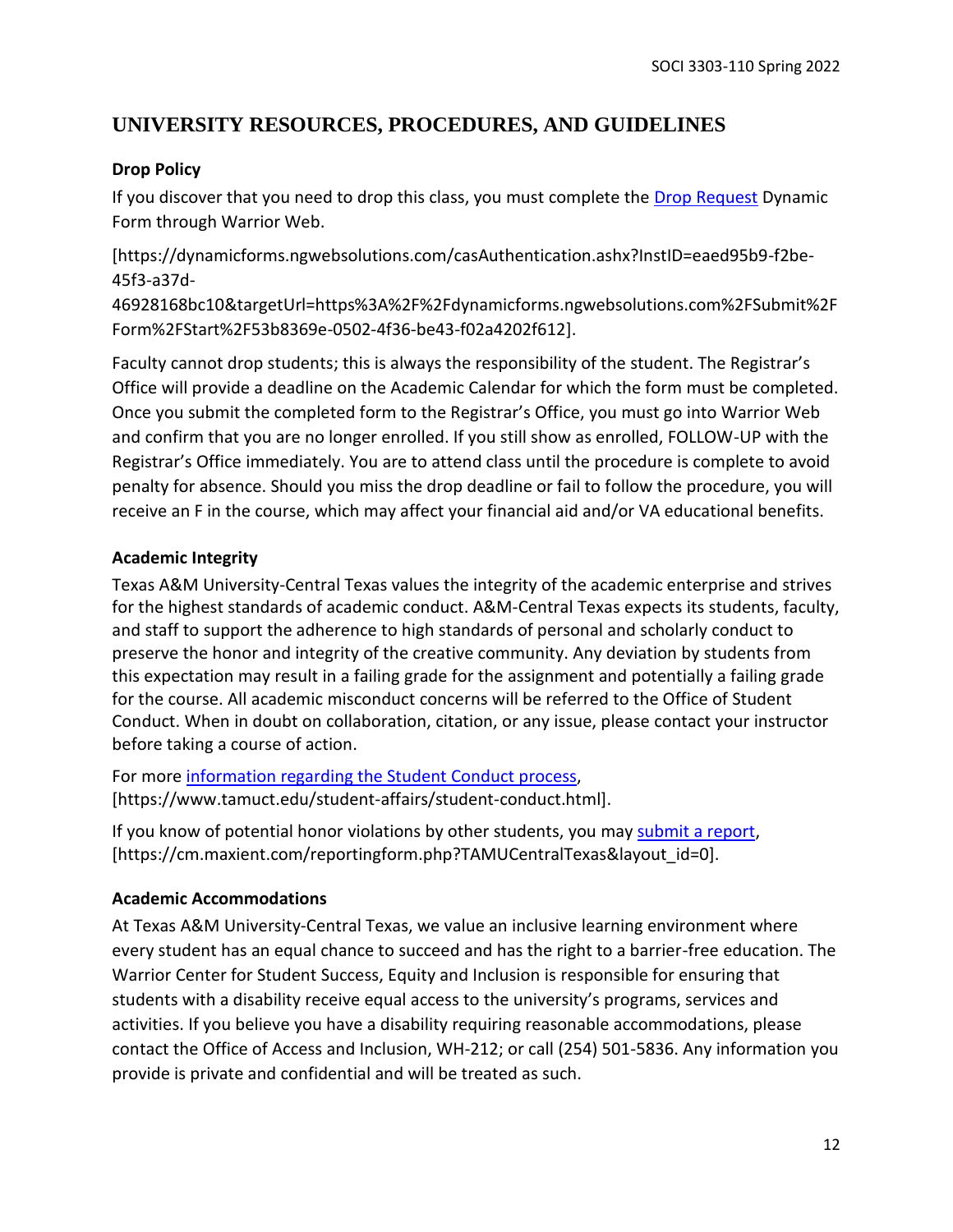For more information, please visit our [Access & Inclusion](https://tamuct.instructure.com/courses/717) Canvas page (log-in required) [https://tamuct.instructure.com/courses/717]

#### **Important information for Pregnant and/or Parenting Students**

Texas A&M University-Central Texas supports students who are pregnant and/or parenting. In accordance with requirements of Title IX and related guidance from US Department of Education's Office of Civil Rights, the Dean of Student Affairs' Office can assist students who are pregnant and/or parenting in seeking accommodations related to pregnancy and/or parenting. Students should seek out assistance as early in the pregnancy as possible. For more information, please visit [Student Affairs](https://www.tamuct.edu/student-affairs/pregnant-and-parenting-students.html) [https://www.tamuct.edu/student-affairs/pregnantand-parenting-students.html]. Students may also contact the institution's Title IX Coordinator. If you would like to read more about these [requirements and guidelines](http://www2.ed.gov/about/offices/list/ocr/docs/pregnancy.pdf) online, please visit the website [http://www2.ed.gov/about/offices/list/ocr/docs/pregnancy.pdf].

Title IX of the Education Amendments Act of 1972 prohibits discrimination on the basis of sex and gender–including pregnancy, parenting, and all related conditions. A&M-Central Texas is able to provide flexible and individualized reasonable accommodation to pregnant and parenting students. All pregnant and parenting students should contact the Associate Dean in the Division of Student Affairs at (254) 501-5909 to seek out assistance. Students may also contact the University's Title IX Coordinator.

#### **Tutoring**

Tutoring is available to all A&M-Central Texas students, both virtually and in-person. Student success coaching is available online upon request.

If you have a question, are interested in becoming a tutor, or in need of success coaching contact the Warrior Center for Student Success, Equity and Inclusion at (254) 501-5836, visit the Warrior Center at 212 Warrior Hall, or by emailing [WarriorCenter@tamuct.edu.](mailto:WarriorCenter@tamuct.edu)

To schedule tutoring sessions and view tutor availability, please visit Tutor [Matching](https://tutormatchingservice.com/TAMUCT) [Services](https://tutormatchingservice.com/TAMUCT) [https://tutormatchingservice.com/TAMUCT] or visit the Tutoring Center in 111 Warrior Hall.

Chat live with a remote tutor 24/7 for almost any subject from on your computer! Tutor.com is an online tutoring platform that enables A&M-Central Texas students to log in and receive online tutoring support at no additional cost. This tool provides tutoring in over 40 subject areas except writing support. Access Tutor.com through Canvas.

#### **\*University Writing Center\* (Use this resource!)**

University Writing Center: Located in Warrior Hall 416, the University Writing Center (UWC) at Texas A&M University–Central Texas (A&M–Central Texas) is a free service open to all A&M–Central Texas students. For the Spring 2022 semester, the hours of operation are from 10:00 a.m.-5:00 p.m. Monday thru Thursday in Warrior Hall 416 (with online tutoring available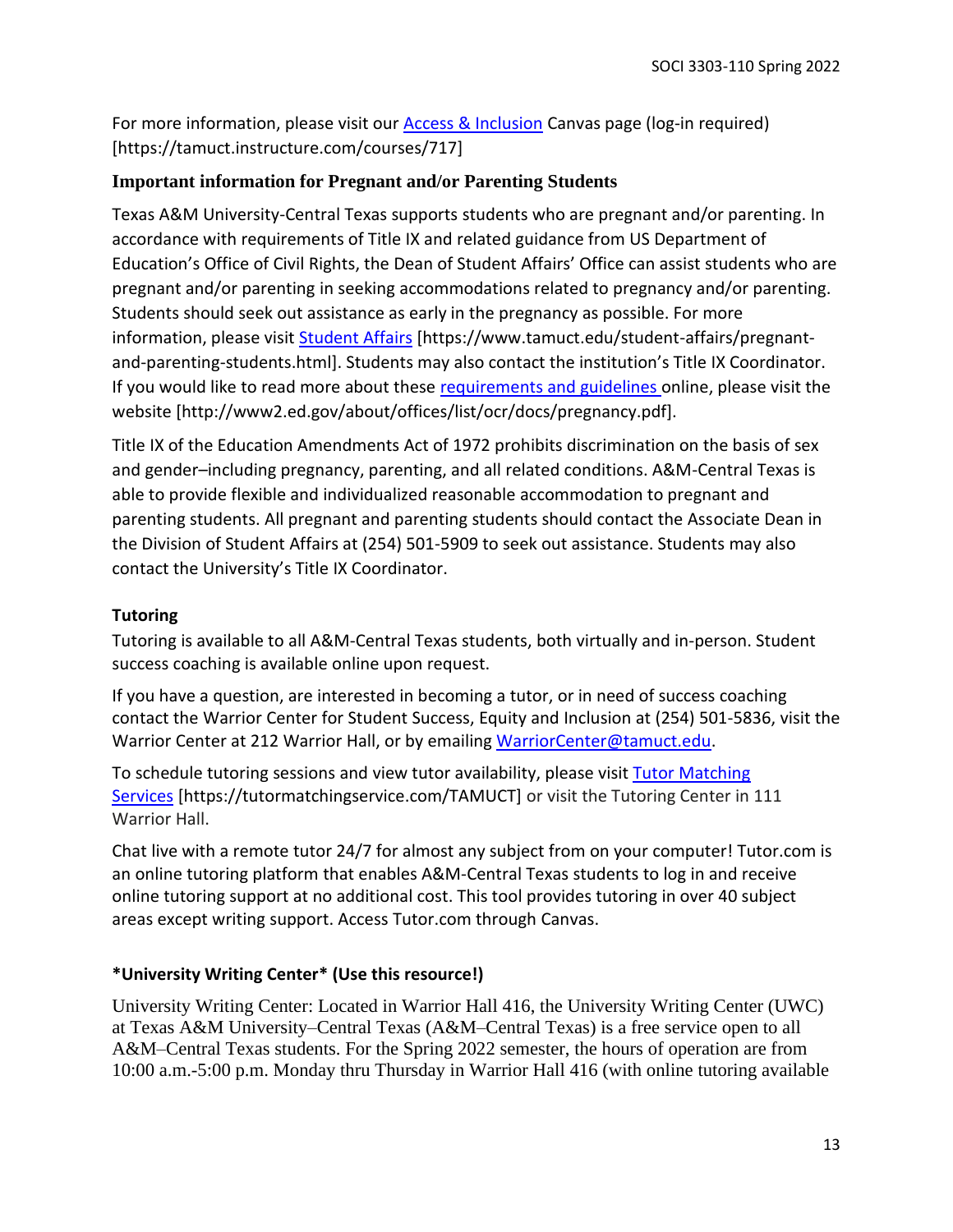every hour as well) with satellite hours available online only Monday thru Thursday from 6:00- 9:00 p.m. and Saturday 12:00-3:00 p.m.

Tutors are prepared to help writers of all levels and abilities at any stage of the writing process. While tutors will not write, edit, or grade papers, they will assist students in developing more effective composing practices. By providing a practice audience for students' ideas and writing, our tutors highlight the ways in which they read and interpret students' texts, offering guidance and support throughout the various stages of the writing process. In addition, students may work independently in the UWC by checking out a laptop that runs the Microsoft Office suite and connects to WIFI, or by consulting our resources on writing, including all of the relevant style guides. Whether you need help brainstorming ideas, organizing an essay, proofreading, understanding proper citation practices, or just want a quiet place to work, the UWC is here to help!

Students may arrange a one-to-one session with a trained and experienced writing tutor by making an appointment via [WCOnline](https://tamuct.mywconline.com/) [https://tamuct.mywconline.com/]. In addition, you can email Dr. Bruce Bowles Jr. at bruce.bowles@tamuct.edu if you have any questions about the UWC, need any assistance with scheduling, or would like to schedule a recurring appointment with your favorite tutor by making an appointment via [WCOnline](https://tamuct.mywconline.com/) [https://tamuct.mywconline.com/]. In addition, you can email Dr. Bruce Bowles Jr. at bruce.bowles@tamuct.edu if you have any questions about the UWC, need any assistance with scheduling, or would like to schedule a recurring appointment with your favorite tutor.

#### **University Library**

The University Library provides many services in support of research across campus and at a distance. We offer over 200 electronic databases containing approximately 400,000 eBooks and 82,000 journals, in addition to the 96,000 items in our print collection, which can be mailed to students who live more than 50 miles from campus. Research guides for each subject taught at A&M-Central Texas are available through our website to help students navigate these resources. On campus, the library offers technology including cameras, laptops, microphones, webcams, and digital sound recorders.

Research assistance from a librarian is also available 24 hours a day through our online chat service, and at the reference desk when the library is open. Research sessions can be scheduled for more comprehensive assistance, and may take place virtually through WebEx, Microsoft Teams or in-person at the library. Schedule an [appointment](https://nam04.safelinks.protection.outlook.com/?url=https%3A%2F%2Ftamuct.libcal.com%2Fappointments%2F%3Fg%3D6956&data=04%7C01%7Clisa.bunkowski%40tamuct.edu%7Cde2c07d9f5804f09518008d9ab7ba6ff%7C9eed4e3000f744849ff193ad8005acec%7C0%7C0%7C637729369835011558%7CUnknown%7CTWFpbGZsb3d8eyJWIjoiMC4wLjAwMDAiLCJQIjoiV2luMzIiLCJBTiI6Ik1haWwiLCJXVCI6Mn0%3D%7C3000&sdata=KhtjgRSAw9aq%2FoBsB6wyu8b7PSuGN5EGPypzr3Ty2No%3D&reserved=0)

[here](https://nam04.safelinks.protection.outlook.com/?url=https%3A%2F%2Ftamuct.libcal.com%2Fappointments%2F%3Fg%3D6956&data=04%7C01%7Clisa.bunkowski%40tamuct.edu%7Cde2c07d9f5804f09518008d9ab7ba6ff%7C9eed4e3000f744849ff193ad8005acec%7C0%7C0%7C637729369835011558%7CUnknown%7CTWFpbGZsb3d8eyJWIjoiMC4wLjAwMDAiLCJQIjoiV2luMzIiLCJBTiI6Ik1haWwiLCJXVCI6Mn0%3D%7C3000&sdata=KhtjgRSAw9aq%2FoBsB6wyu8b7PSuGN5EGPypzr3Ty2No%3D&reserved=0) [https://tamuct.libcal.com/appointments/?g=6956]. Assistance may cover many topics, including how to find articles in peer-reviewed journals, how to cite resources, and how to piece together research for written assignments.

Our 27,000-square-foot facility on the A&M-Central Texas main campus includes student lounges, private study rooms, group work spaces, computer labs, family areas suitable for all ages, and many other features. Services such as interlibrary loan, TexShare, binding, and